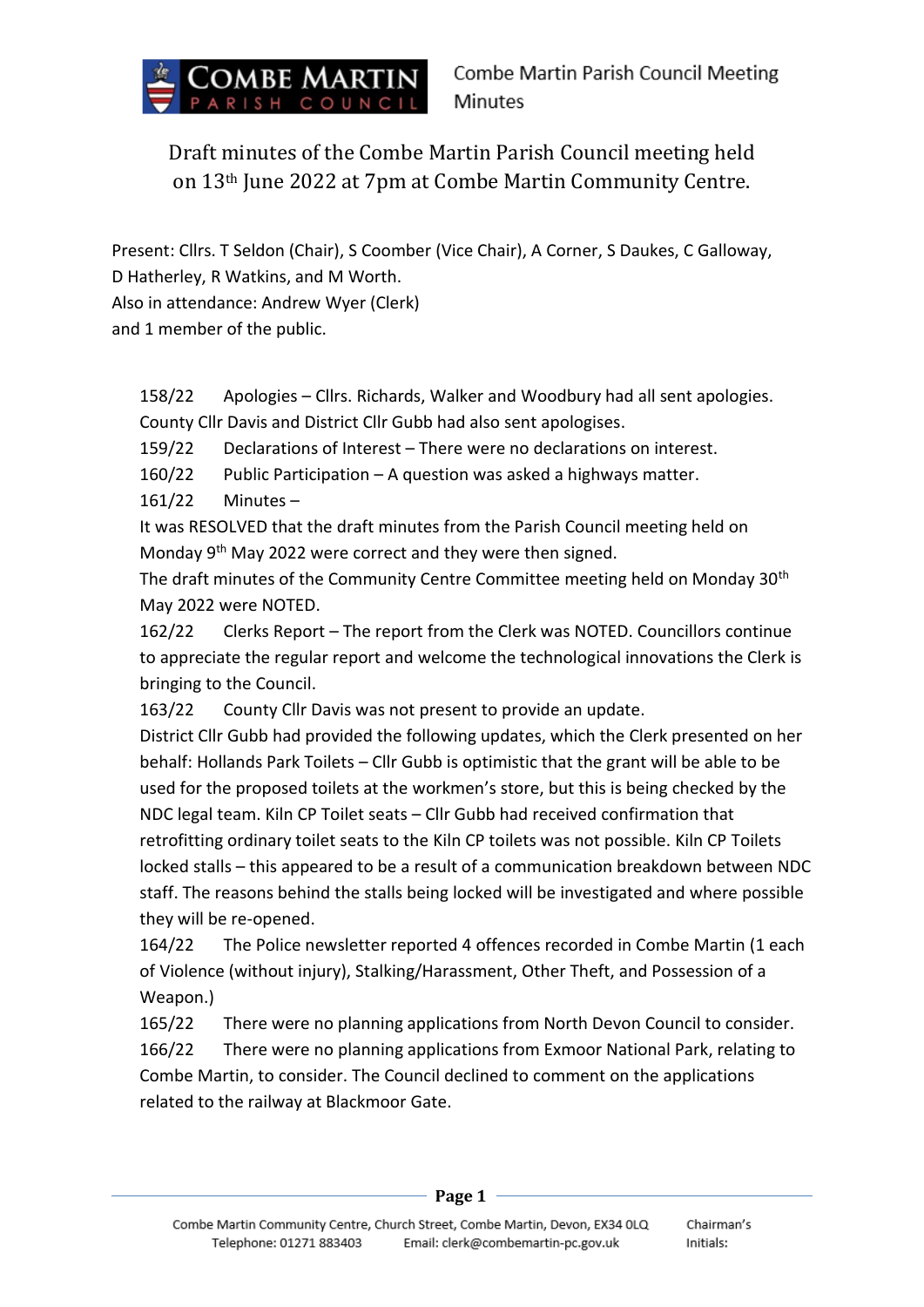

167/22 The Council RESOLVED to note the planning decisions from North Devon Council:

[75072](https://planning.northdevon.gov.uk/Planning/Display/75072) – APPROVED - Erection of additional agricultural storage shed to that currently in situ to store tractors and agricultural machinery and fodder at Overdale, Buzzacott Lane, Combe Martin, Devon EX34 ONL Grid Ref; 260036;145968  [75234](https://planning.northdevon.gov.uk/Planning/Display/75234) - APPROVED – Application for a non-material amendment to 71193 (reserved matters application for erection of five dwellings following outline planning permission 63453 (App/X1118/W/18/3197384) in respect of amendments to boundary treatment and appearance of lower portion of Southern elevation Plot 5

168/22 There were no decisions from Exmoor National Park to note. 169/22 Workmen's Store Building - Only two companies submitted prices (these

were opened at the meeting). Both were rejected. Council agreed to reconsider other options for the store building.

170/22 Finance – The Council approved the revised budget and allocated some of the windfall from last year's parking income to earmarked reserves: £15k to Car Park resurfacing fund, £10k to Community Centre repair fund, £10k towards the pump track project. Other funds were adjusted including an additional £8k to play area equipment. Earmarked Reserves now stand at £128,740.

171/22 Finance – The Council approved the list of June payments totalling £16311.95 and noted the receipts and payments made reports from April and May. Councillors liked the new Dashboard report and asked that this was included in the regular reports to Council. The Clerk requested that the Assistant Clerk be added as a full signatory to the Bank Account, which Councillors agreed to.

172/22 Annual Governance & Accountability Return. – Cllr Hatherley confirmed that he had reviewed the financial information as part of his Internal Financial Control role and was satisfied that they were accurate.

172/22a It was RESOLVED to NOTE the Internal Auditor's report

172/22b It was RESOLVED to complete and sign the Annual Governance Statement.

172/22c It was RESOLVED to approve and sign the Accounting Statements.

172/22d It was RESOLVED to note the explanations of variances, the Bank Reconciliation, and the Notice of the period of Public Rights.

173/22 5 Year Plan – It was RESOLVED that the Clerk should collate all the suggestions so far, circulate this to Councillors for any last-minute additions and should then publish the list and invite the Public to add suggestions or to make comments.

174/22 Council Land – The Clerk was asked to bring a map and/or list of the various pockets of land that the Council own, but are not used, to the next meeting.

175/22 Kiln Car Park – It was RESOLVED that the Clerk should write to NDC about the toilet situation to see if there is anything the Parish Council could do in support of District Cllr Gubb and her efforts.